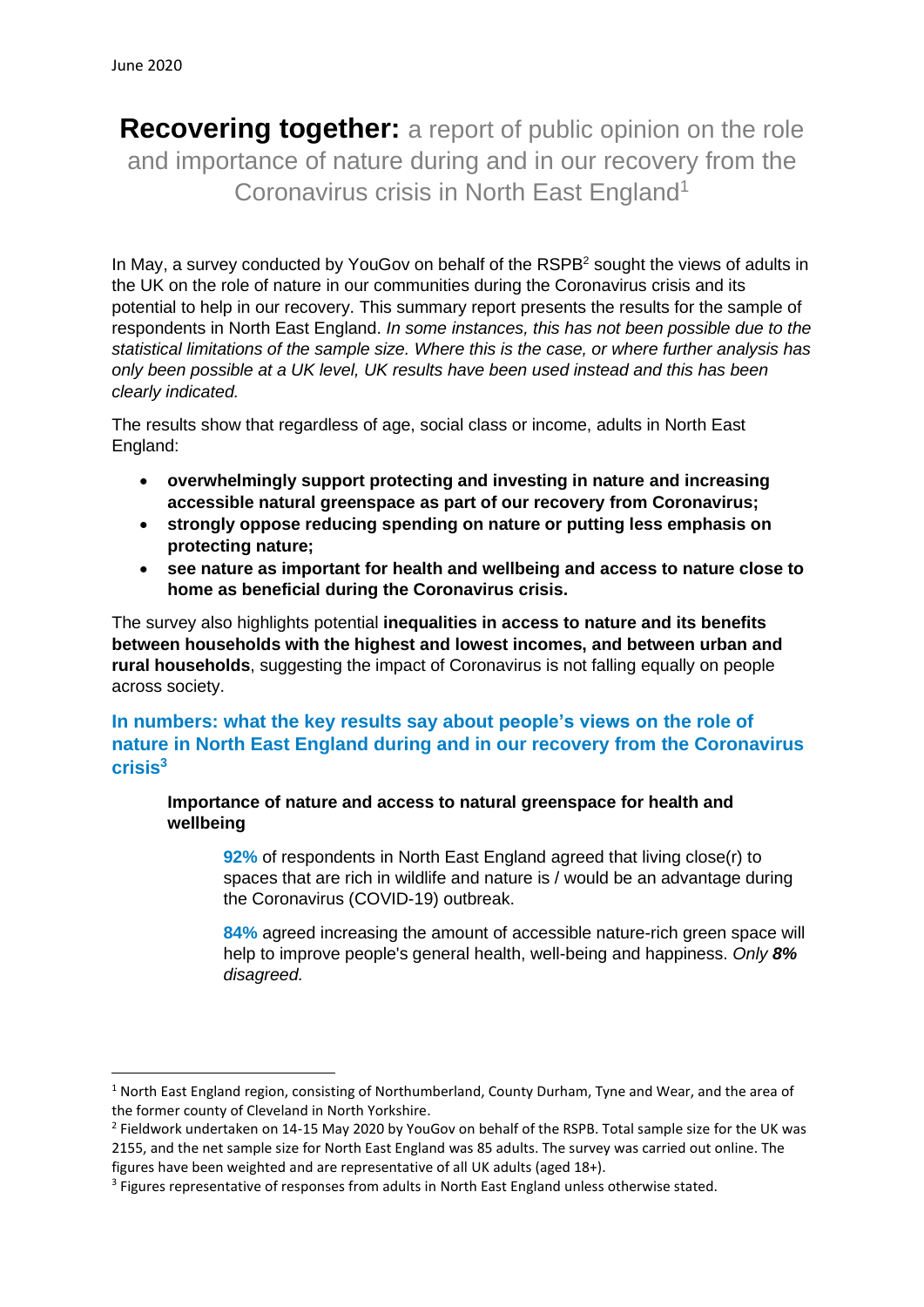## **Protecting and investing in nature and increasing accessible natural greenspace**

**79%** support the suggestion that Government should increase the number of accessible nature-rich areas in the UK. *Only 9% disagreed.*

**73%** oppose the idea of Government reducing spending on nature in the UK.

### **Social inequality in access to nature and natural greenspace<sup>4</sup>**

#### **Income**

People in the **UK** with an annual household income under £10,000 are **3.6 times more likely to have no outdoor space** where they live, and about **40% less likely to live within a 10-minute walk of any publicly accessible natural greenspace** than people with a household income of £60,000 or more. <sup>5</sup>

#### **Urban vs. rural**

Urban households are less likely than rural households to have any outdoor space, less likely to live close to any public natural greenspace, and more likely to feel they have been unable to spend enough time in nature.

Only **48%** of people in urban households in the **UK** reported living within a 10-minute walk of their nearest publicly accessible natural greenspace, compared with **69%** for those in rural households.

**50%** of people in urban households in the **UK** agreed that they had not been able to spend as much time in nature as they would like, compared with just **30%** for those in rural households.

### **Responding to this report**

The results of this survey provide the clearest evidence yet of public support for putting nature at the heart of our recovery from Coronavirus.

It is the RSPB's hope that this report will help to inform thinking and decision-making on the role and importance of nature as we plan our recovery.

For emerging recovery plans to create a more resilient, more environmentally sustainable, and more socially just economy and society in the wake of the Coronavirus crisis, they must make protecting and investing in nature and increasing natural greenspace key priorities.

Doing so will help strengthen the future resilience, health, wellbeing and prosperity of people and communities around the country, including those most deprived of the benefits of nature during the Coronavirus crisis.

<sup>4</sup> Data for UK households has been used for this section

<sup>5</sup> Calculations by RSPB.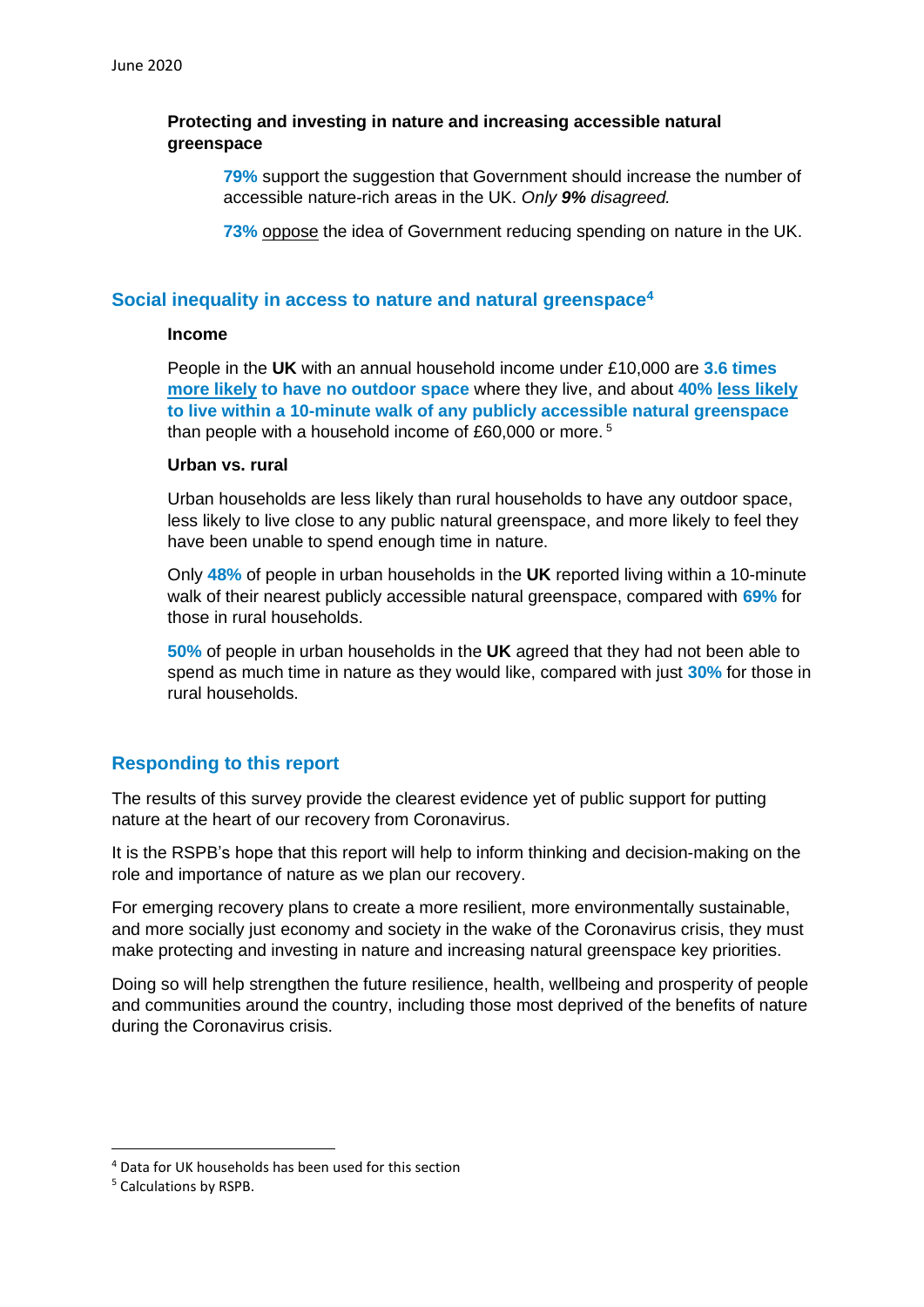# **YouGov survey: nature in the Coronavirus crisis – summary results**

### **Access to nature**

- Only **56%** of people in North East England reported living within 10 mins walk of any publicly accessible natural greenspace.
- **For the UK**, households without any outdoor space (e.g. garden, courtyard, balcony) are even less likely to have publicly accessible natural greenspace (nature) nearby. Just **34%** of people in **UK** households without any outdoor space reported being within 10 min walk of publicly accessible nature.
- **84%** of people in North East England agreed the Coronavirus (COVID-19) outbreak has highlighted the need for more accessible nature-rich green space near to peoples' households.

### **Equality**

Households with the lowest incomes are the least likely to have a garden; the most likely to have no outdoor space at all; and the least likely to live close to publicly accessible natural greenspace.

- 59% of UK households<sup>6</sup> with an annual income of £60,000 and over roughly the top 10% of households by income<sup>7</sup> – report being within a 10-minute walk of nature (publicly accessible natural greenspace), compared with just **35%** of **UK** households with an annual income less then £10,000.
- **18%** of **UK** households with income less than £10,000 have no outdoor space at all, compared with just **5%** of households with an annual income of £60,000 or more.

### **Importance of nature during the Coronavirus crisis**

- **72%** of respondents in North East England agreed that they had noticed more nature in their neighbourhoods since the Coronavirus outbreak in the UK than they would normally at this time of year.
- **72%** of people also agreed that time spent in/ surrounded by nature has been more important to them since the onset of the Coronavirus crisis in the UK.
- **74%** agreed that nature has been an important source of comfort/ relief for them.
- **76%** agreed that visiting nature has been important for their general health and happiness.
- **81%** agreed they had felt happier whilst/ after spending time visiting nature.
- **71%** agreed they had sought out places where they could enjoy nature while taking their permitted daily exercise.

<sup>&</sup>lt;sup>6</sup> Data for UK households has been used for the section on income inequality to enable comparison with ONS data on household incomes by decile group.

 $7$  The ONS dataset, "The effects of taxes and benefits on household income, disposable income estimate: 2019" reports the top 10% of UK households have an income of £59,130 or more. The lowest 10% of UK households have an income of £13,960 or less.

[https://www.ons.gov.uk/peoplepopulationandcommunity/personalandhouseholdfinances/incomeandwealth/](https://www.ons.gov.uk/peoplepopulationandcommunity/personalandhouseholdfinances/incomeandwealth/datasets/householddisposableincomeandinequality) [datasets/householddisposableincomeandinequality](https://www.ons.gov.uk/peoplepopulationandcommunity/personalandhouseholdfinances/incomeandwealth/datasets/householddisposableincomeandinequality)